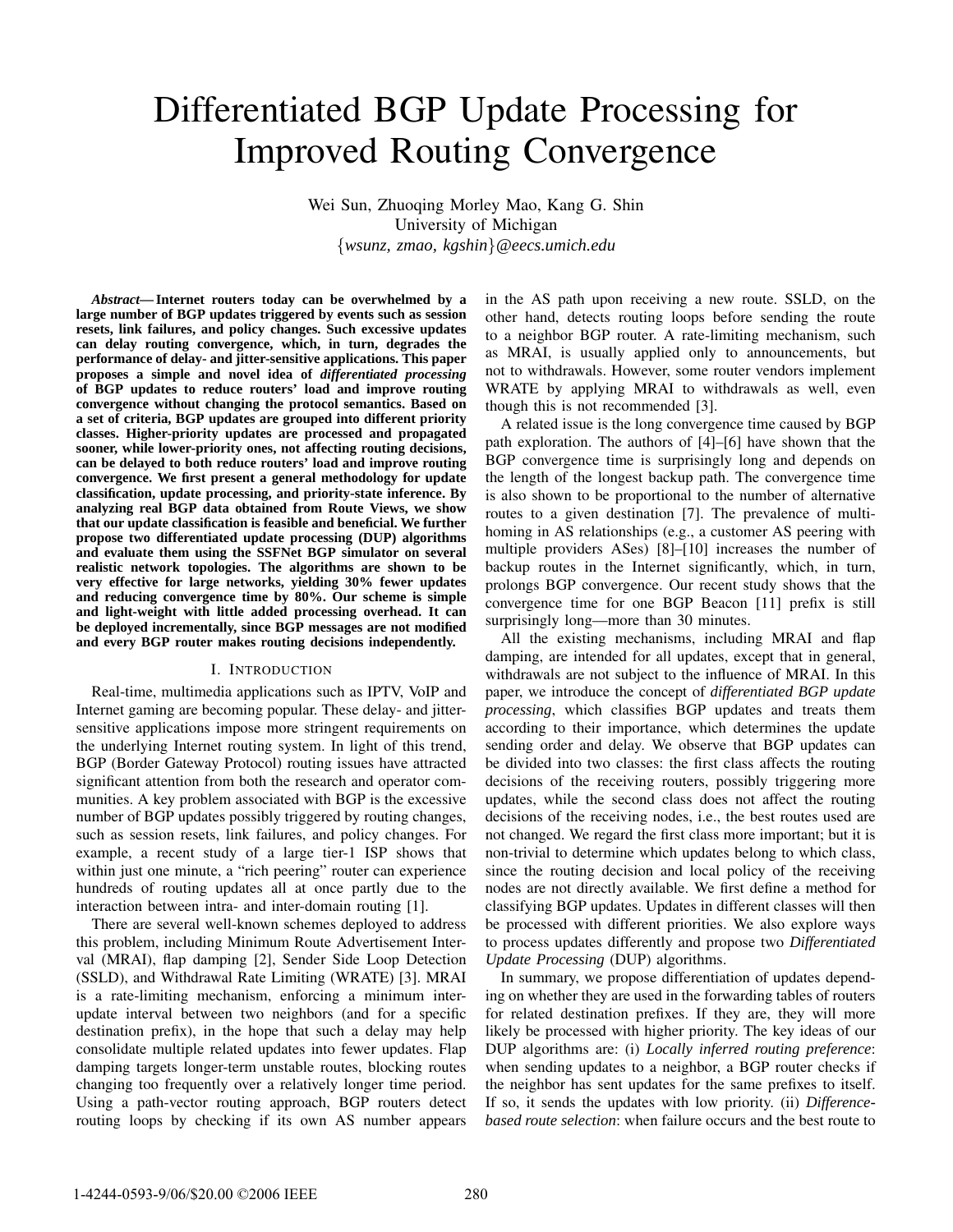a destination is withdrawn, instead of selecting the next best available route, a BGP router first selects an interim route that shares the shortest common sub-route with the withdrawn route. The intuition behind the first idea is that if the neighbor also advertises a route, it must have an alternate route. The justification behind the second idea is that usually routes dissimilar to the withdrawn route are more likely valid during convergence.

The proposed scheme reduces the number of low-priority updates and the routing convergence time, thus reducing router (message processing, bandwidth) overhead, especially at an overloaded router in the core with rich peering. It reduces convergence time not only after a failure, but also during a new route propagation. At the same time, the scheme does not require any change to BGP protocol semantics (including the format of BGP messages and the final best route selection), thus facilitating incremental deployment. Moreover, it does not compromise reachability.

The authors of [12] proposed a Routing Control Platform (RCP), which uses a centralized routing control server to make route selection on behalf of each BGP router within a single AS, and distributes the routing decision to it. This RCP is to replace IBGP (Internal BGP) and solve many problems caused by its inefficiency. The authors showed that a prototype of such a system can be effectively implemented on a software router. Our scheme is simple and light-weight, and can be integrated into the RCP platform. Also, it can be easily implemented on software routers running XORP [13] or Zebra [14].

The rest of the paper is organized as follows. Section II discusses related work on BGP routing. Section III presents the general idea of DUP and updates classification. Section IV presents potential benefits of DUP using the Route Views data. Based on the general framework, Section V introduces the basic DUP algorithm. In Section VI the basic algorithm is combined with a new route selection algorithm to further reduce the convergence time and the number of updates. Section VII evaluates the DUP algorithms using simulation and compares their performance with the current BGP protocol and other BGP improvement schemes. Finally, Section VIII concludes.

# II. RELATED WORK

It is reported in [1], [15] that the current BGP may generate an excessive number of updates, especially when the network is overloaded, and the convergence of BGP may take too long to meet the requirements of real-time applications.

#### *A. BGP Processing Overhead*

The authors of [9] analyzed the rapid growth of BGP routing tables, as a result of several factors, such as load-balancing, the prevalence of multi-homing of small networks, and address fragmentation. The authors of [8] pointed out that not only is the Internet growing fast in size, it also becomes densely meshed at the inter-AS level. All these changes increase the BGP routing table size, thus increasing routers' processing overhead.

Studies have also shown that under certain (abnormal) conditions, there could be an excessive number of BGP updates.

For instance, the authors of [16] studied the BGP behavior under the Slammer worm outbreak, and showed that during the attack, the number of BGP updates increased ten-fold, compared to that under normal condition. For some prefixes, the increase was by about 100 times. The authors of [15] studied the BGP behavior under heavy load and observed several weaknesses of the current BGP: its sensitivity to data congestion, global propagation of small local changes, and slow convergence. The authors of [17] observed that in the time scale of minutes, BGP updates do not affect router's CPU load significantly, but in a shorter time scale of seconds, BGP can consume up to 100% of CPU cycles. The authors of [18] also showed that high update rates from multiple peers are harmful, prolonging the transit times of packets.

In addition to MRAI and flap damping, BGP Graceful Restart [19] is another mechanism deployed today that can reduce updates, but has limited applicability as it works only for short-lived session resets.

#### *B. BGP Convergence Time*

Using simulation, the authors of [20] demonstrated the effectiveness of MRAI in reducing the convergence time. They also observed that for a given topology, there exists an optimal MRAI timer value which minimizes the convergence time. However, the optimal value depends on the topology, so there is no universal optimal setting for the MRAI timer applicable for all routers and all types of routing changes.

In practice, Cisco routers use 30 and 5 seconds as the default MRAI timers for EBGP and IBGP sessions, respectively, while Juniper routers disable MRAI timer by default [21]. The study above showed that disabling MRAI timer may lead to large number of updates and long convergence time.

To reduce BGP update traffic and the associated overhead, and to decrease network convergence time, the authors of [22] proposed to add some *consistency assertion* checks to BGP update processing. From this checking, many updates are observed to contradict one another, and not all of them are valid. A set of assertion rules are defined to check the validity of updates, and block propagation of information on those routes that violate these rules, to other BGP peers. They have shown that by employing these rules, the number of BGP updates can be significantly reduced, and the route convergence time can be improved drastically.

The authors of [23], [24] extended the idea in [22] by embedding the root cause of a failure in updates, so a receiving node knows which candidate routes in its routing table are invalidated by the root cause, dramatically reducing the number of invalid routes and hence the convergence time. However, this scheme requires modification of BGP updates to embed the root cause information and slows deployment.

The authors of [25] proposed a different algorithm called "Ghost Flushing." The routes invalidated by a failure are called "Ghosts." For speedy removal of such invalid routes from the network, when a route is replaced by a less preferable one, if the route cannot be propagated because the MRAI timer has not expired, a withdrawal is sent immediately. By sending extra withdrawals, it is shown that invalid routes are removed much sooner and the convergence time is greatly reduced,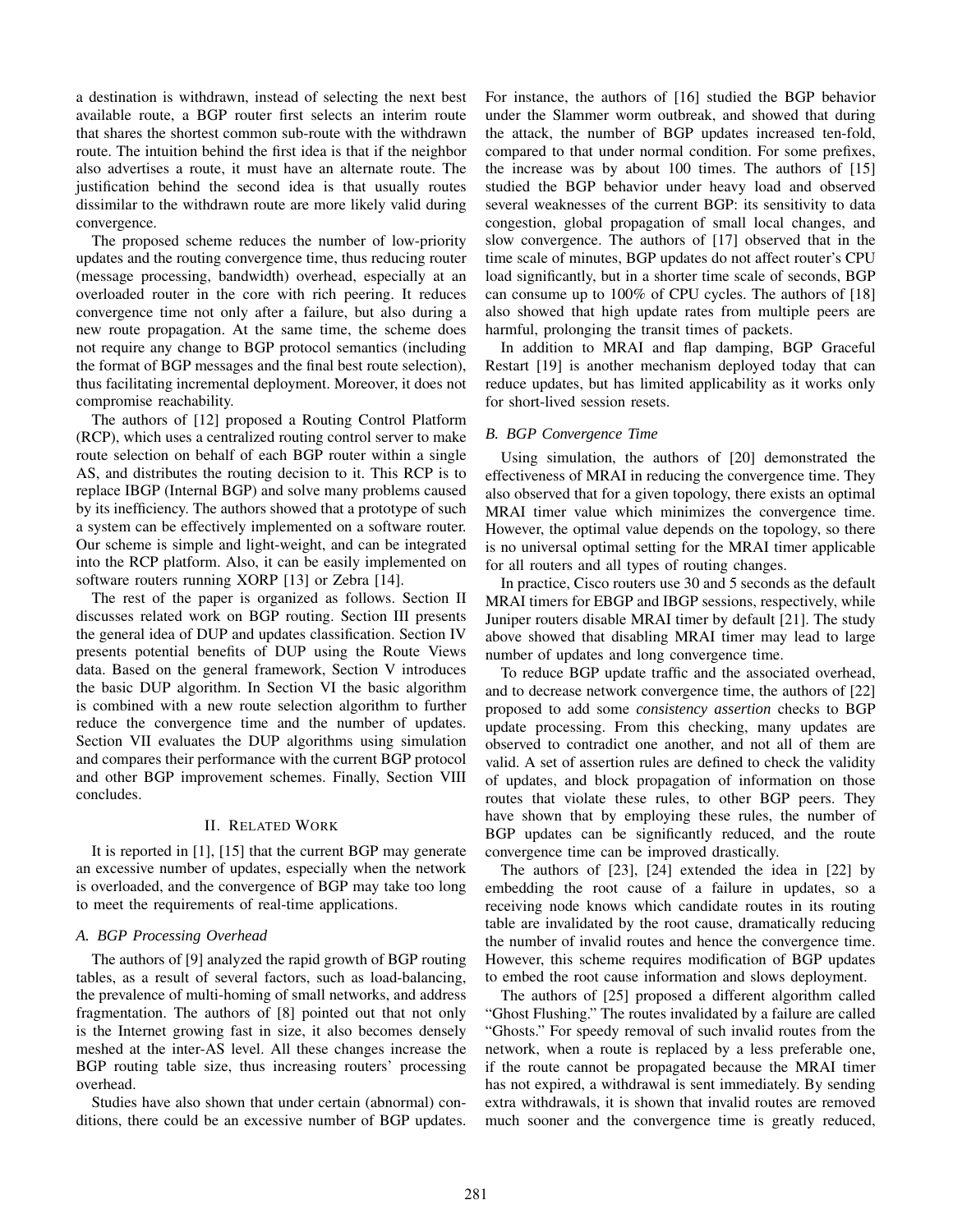TABLE I COMPARISONS OF BGP-ENHANCEMENT SCHEMES

|                                                     | <b>Consistency assertion</b> | Root-cause based schemes | <b>Ghost flushing</b> | Our scheme |
|-----------------------------------------------------|------------------------------|--------------------------|-----------------------|------------|
| change format of BGP messages                       | yes                          | yes                      | no                    | no         |
| introduce extra messages                            | no                           | no                       | yes                   | no         |
| reduce convergence time of updates for new prefixes | no                           | no                       | no                    | <b>ves</b> |



(b) Forwarding-path tree for AS A (c) Forwarding-path tree for AS E Fig. 1. Forwarding-path tree of an AS

especially when the original route is the only way to reach the destination—no valid alternative routes exist after the failure.

Table I compares our scheme with three existing schemes mentioned above. Our scheme does not require any modification to the BGP protocol semantics such as BGP message format, nor does it send extra messages. Moreover, unlike the above schemes which mainly focus on reducing convergence time after a failure, our scheme can also reduce convergence time during a new route propagation.

The author of [26] discusses various schemes (at different layers of network hierarchy) to achieve sub-second convergence and maintain high routes availability. The mechanisms capture the same differentiated processing idea as ours, but work mainly at the intra-domain level. In contrast, our scheme focuses on the inter-domain level.

# III. GENERAL METHODOLOGY

#### *A. Assumptions and Notations*

Before delving into the details of our proposed approach, we introduce the following widely-used assumptions. Violation of these assumptions can be accommodated, especially in a single network where the policy information is known.

- A1. In a peer-peer AS relationship, if ASes A and B are peers, A only sends B updates pertaining to itself and its customers; so does B. Routing updates learned from one peer will not be forwarded to other peers.
- A2. In a customer-provider AS relationship, if A is a customer of B, A sends B only the updates pertaining to itself and its customers; B sends A the updates learned from all neighboring ASes.

A3. A BGP router prefers routes learned from customer to those learned from peers; it also prefers routes learned from peers to those learned from providers. For simplicity, in addition to A3, we also assume that routing decisions are based on the AS path length by preferring

shorter paths. The following notation is used throughout the paper. For a given BGP update, the sending router is called *sender*, and the receiving router *receiver*. If a router has multiple routes to reach a given destination AS, the one currently used is called *primary route*; other alternative routes are called *backup routes*. To avoid confusion, the term *peers* is used to indicate the two ASes with a peer-peer relationship between them, while neighboring BGP routers/ASes are called *neighbors*.

#### *B. Per-prefix Forwarding-Path Tree*

Before discussing BGP update classification, we introduce the concept of per-prefix *forwarding-path tree*<sup>1</sup> . When all the BGP routers in a network reach steady state, for a given destination prefix, at router level there is a forwarding-path tree inside the network. The destination itself is the root of the tree, and its immediate neighbors are the first-level children, and so on. Directional links between different levels of nodes are trunks of the tree. Data packets heading for this destination prefix flow from the leaves to the root, along the trunks; while routing updates flow in the opposite direction, from the root to the leaves (Fig. 1). If updates are received through existing tree trunks, then we call them "on-tree" updates; otherwise, they are called "off-tree" updates. For each tree node, there is only one trunk reaching it from its parent node. Note that the tree structure is dictated by the routing in the network; when routing changes, the tree structure changes accordingly.

The key observation is that a BGP router can have many neighbors, thus receiving many updates regarding alternative routes to a given destination. However, for each destination prefix, there is only one on-tree update (regarding its primary route) from its parent node. Other updates are off-tree updates (regarding backup routes). For example, seven ASes are connected as shown in Fig. 1(a), each node representing an AS and also a BGP router. The forwarding-path trees for ASes A and E are illustrated in Figs. 1(b) and (c), respectively. In both trees the D-G link is an off-tree link.

In the current BGP, children nodes on the forwarding-path tree always know their parents, while parent nodes have no information about their children nodes (or no such information is used even if it is known at all). Our scheme attempts to gather such information and use it for BGP update processing.

<sup>&</sup>lt;sup>1</sup>Here we assume that a router always send traffic for one prefix to the same neighbor. If this does not hold, the resulted structure would be a forwardingpath DAG (Directional Acyclic Graph). But this does not affect the following analysis.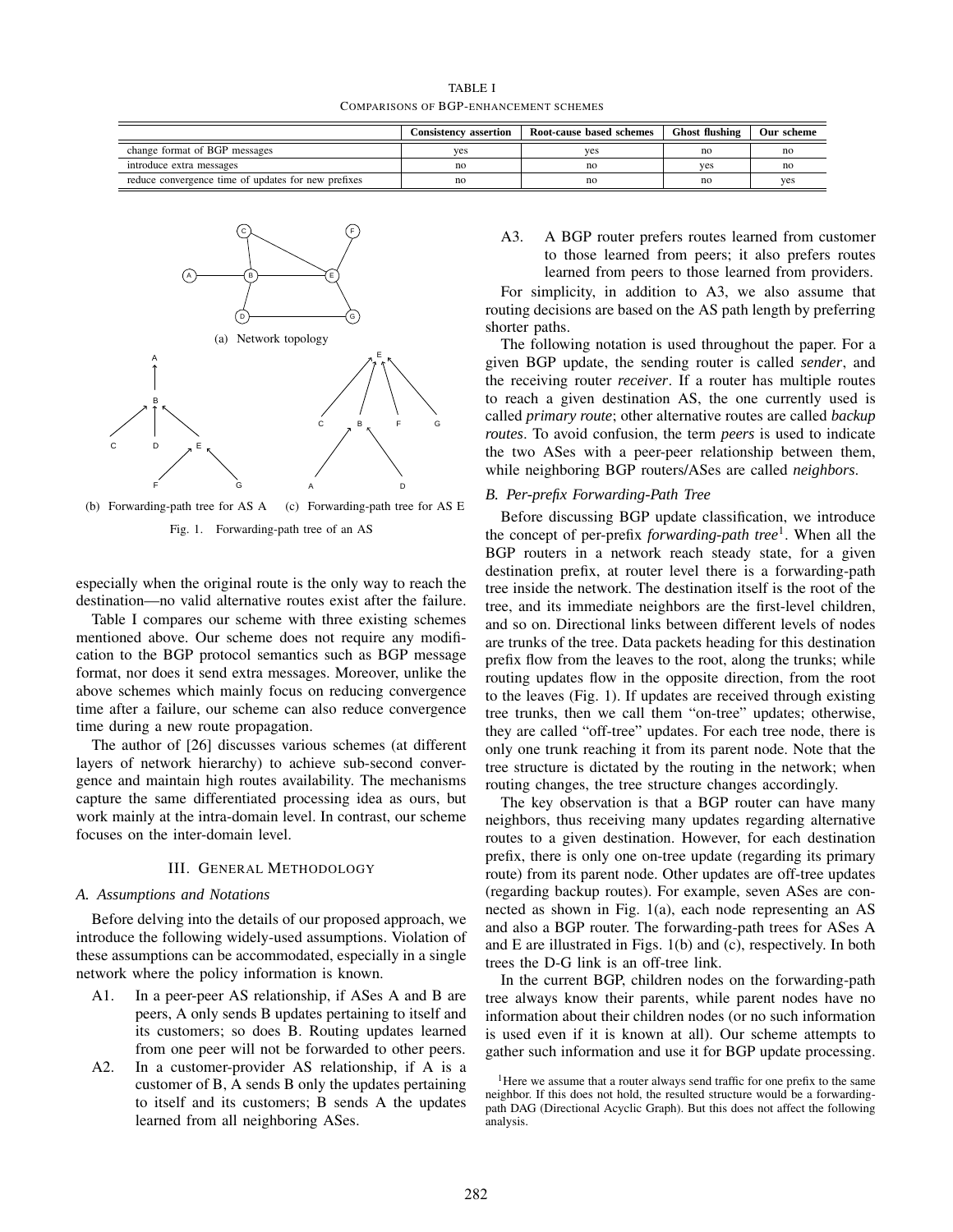

Fig. 2. BGP update classification

#### *C. Update Classification*

The BGP update classification method is shown in Fig. 2. The updates are classified from the receiver's point of view. If the updates are about new destinations, which the receiver did not know before, they belong to a high-priority class. Otherwise, the updates are classified depending on whether they are on-tree in the forwarding-path tree of the associated destination prefix. We consider on-tree updates to be more important as they affect routing decisions.

As shown in Fig. 2, when an update is a withdrawal, then if it is on-tree, meaning that it withdraws a primary route of the receiver, then the update has high priority; otherwise, it has low priority since it withdraws a backup route which is not used by the receiver. When an update is an on-tree announcement, it implicitly replaces the primary route with a new route. Thus the update has high priority. If the update is off-tree, it has high priority only when it contains a better route than the primary route; otherwise, the update has low priority—since the route is not better than the primary route and will not be chosen.

#### *D. Update Processing*

Once updates are classified, the next question is how to differentiate their processing based on their priority class.

*1) Receiver side—priority queues:* Since the update classification is done from a receiver's perspective, the natural way is to process BGP updates using a priority queue on the receiver side. The advantage is that the receiver knows which class an update belongs to, by simply checking its forwarding table. However, to classify the updates into different priority queues, a BGP router has to check the content of the updates and do some pre-screening. This checking and pre-screening in a large part is repeating the default BGP update processing, thus incurring additional overhead. Also, this receiver-side method alone does not directly reduce the number of updates, as all updates are still transmitted to the receiver. Because of this, we focus on the sender-side scheme in the following discussion.

*2) Sender side—different delays:* An alternative way is to differentiate updates at the sender, using different delay timers (such as MRAI) for different classes of updates. There are two basic methods with different benefits. The first method is to process high-priority updates with default timers, while processing the low-priority ones with longer timers. This method can potentially reduce the number of low-priority

updates transmitted; the second method is to process the lowpriority updates with default timers, while processing the high priority ones with shorter timers. This method can potentially reduce the convergence time, since the high-priority updates experience a shorter delay at each hop.

However, since update classification is done from the receiver's perspective, the sender has no direct way to tell whether an outgoing update will affect the receiving router's forwarding table (or whether the update is an on-tree update for the receiver). Thus, the sender has to infer the class of updates. This class inference may incur some overhead on the sender side.

# *E. Update Class Inference*

As mentioned above, when the sender side is involved in differentiated update processing, it has to infer the class of each update for the receiver. Discussed below are possible ways to achieve correct inference.

First, a router can infer the information externally: it can obtain the information from the data it receives from other routers, either implicitly (e.g., monitoring the data traffic passing through to determine if a neighbor is sending data packets to the related destination through it) or explicitly (e.g., letting the receivers of its updates send some feedback messages saying if the updates are being used as their primary routes). Note that inside a single AS, and hence for IBGP sessions, this information can be trivially obtained since the routing policy is consistent inside an AS.

A router can also infer the information internally, e.g., by checking its configuration and/or routing table. For example, when a router  $R$  has an update for a destination prefix, it can examine if there is a route entry for the same prefix received from a neighbor in the routing table. If there is, then the neighbor is using a different route; otherwise, it is using the route learned from  $R$ . However, if routers filter out some outgoing updates based on local policies, then this method will overestimate the number of high priority updates. On the other hand, this scheme does not cause any reachability problem.

Since the external inference methods in general incur more overhead and require extra memory to store the inferred data, in the following discussion, we focus on internal (or local) inference.

# IV. EMPIRICAL DATA ANALYSIS

To examine empirically the amount of BGP updates that can be classified as low priority, we analyze the routing data collected by the Route Views project [27]. Each Route Views router peers with BGP routers in many ASes to collect BGP routing data. The data are collected in two forms: RIB files and update files. The RIB files contain the contents of the forwarding tables of all the BGP neighbors, and are collected every two hours; the update files contain new updates from the BGP neighbors every 15 minutes. By analyzing the Routeviews data, we found that (i) excluding duplicates, a large proportion of announcements (about 50% on average) can be classified as low priority, and thus processed separately. This confirms the value of our DUP scheme; (ii) a significant portion of withdrawals are low priority as well, meaning that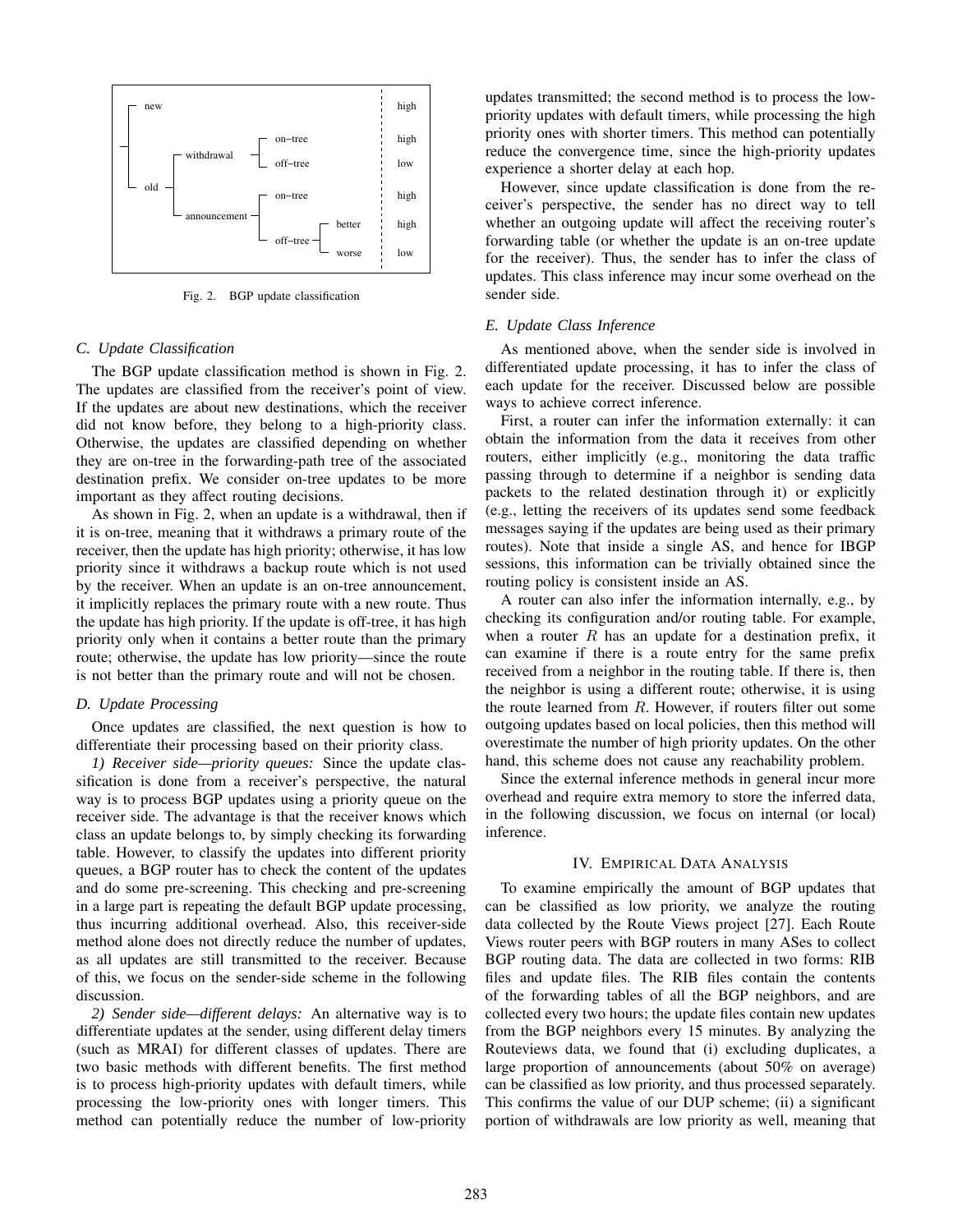TABLE II PSEUDOCODE OF DUP ALGORITHM: DUP SEND()

| $ASP_1^{pre}$ : AS path of the previous route for D sent to $AS_2$ ; |
|----------------------------------------------------------------------|
| $ASP_1^{new}$ : AS path of the newly-chosen route for D;             |
| $ASP_2$ : AS path of the route for D received from $AS_2$ ;          |
| $len()$ :<br>length of an AS path;                                   |
| // $AS_1$ sends an update for D to $AS_2$ :<br>01:                   |
| If $ASP_2 = Null$ , Then<br>02:                                      |
| 03:<br>sends the update with shorter MRAI timer;                     |
| 04:<br><b>Else</b>                                                   |
| 05:<br>If $AS_1$ is a peer or provider of $AS_2$ , Then              |
| 06:<br>sends the update with longer MRAI timer;                      |
| 07:<br><b>Else</b> // $AS_1$ is a customer of $AS_2$                 |
| If $ASP_1^{pre}$ = NULL, Then<br>08:                                 |
| 09:<br>sends the update with shorter MRAI timer;                     |
| 10:<br>Else                                                          |
| If len $(ASP_1^{pre}) \neq$ len $(ASP_1^{new})$ And<br>11:           |
| len $(ASP_1^{new})$ + 2 < len $(ASP_2)$ , Then<br>12:                |
| 13:<br>sends the update with shorter MRAI timer;                     |
| 14:<br>Else                                                          |
| 15:<br>sends the update with longer MRAI timer;                      |

they are withdrawing backup, not primary routes. Due to the space constraint, the details of the data analysis is omitted. See an extended version [28] for details.

## V. DUP: DIFFERENTIATED UPDATE PROCESSING

Based on the general discussion in Section III, we design a *Differentiated Update Processing* (DUP) algorithm based on the sender-side scheme. To reduce overhead, a sender infers the priority of an update based on its local information. Also, since this inference is not always accurate, all the withdrawals are still treated the same, without any differentiation.<sup>2</sup> The algorithm takes the following two steps.

**Step 1**: it checks the AS relationship between a local  $AS_1$  and a neighboring  $AS_2$ , and infers whether  $AS_2$  is using  $AS_1$ 's route to forward traffic. For example, if  $AS_1$  and  $AS_2$  have a peer-peer relationship, then if  $AS_1$  has no route from  $AS_2$ (meaning that  $AS_2$  has no route at all or has a route via its provider/peer AS), the route has high priority; else, the route has low priority.  $(AS_2)$ 's current route must be via its own customer AS, which is favored over  $AS_1$ 's route since  $AS_1$  is a peer AS of  $AS_2$ .)

If the AS relationship alone can not decide the priority of  $AS_1$ 's new route, it goes to Step 2 to compare the lengths of the two routes.

**Step 2:** the lengths of  $AS_1$ 's new route and the route from  $AS_2$ are compared. If from  $AS_2$ 's point of view, the new route is shorter than  $AS_2$ 's current route, then it has high priority; else, it has low priority.

The details of the algorithm are listed in Table II. Note that (i) in the algorithm we assumed known AS relationship information between a BGP router and its neighbor, which can be easily stored in a router as a configuration parameter or directly inferred from the configurations; (ii) the AS paths' length comparison is made from  $AS_2$ 's point of view: if at  $AS_1$ the two paths have length len  $(ASP_1^{new})$  and len  $(ASP_2)$ , then at  $AS_2$  the lengths become len  $(ASP_1^{new})+1$  and len  $(ASP_2)$ -1; (iii) two MRAI timers are used in the DUP algorithm (one

 $2$ In practice, withdrawals generally are not subject to the control of MRAI timer anyway.

TABLE III PSEUDOCODE OF SIMPLER DUP: DUP SEND()

|     | $ASP_2$ :<br>AS path of the route for D received from $AS_2$ ; |
|-----|----------------------------------------------------------------|
|     | 01: // $AS_1$ sends an update for D to $AS_2$ :                |
|     | 02: If $ASP_2$ = Null, Then                                    |
| 03: | sends the update with shorter MRAI timer;                      |
| 04: | Else                                                           |
| 05: | sends the update with longer MRAI timer;                       |

more than the current BGP protocol for each BGP neighbor), one for high-priority updates  $(MRAI_{short})$  and the other for low-priority updates  $(MRAI_{long})$ . If timer  $MRAI_{long}$ expires, the router will send low-priority updates and reset the timer; if timer  $MRAI_{short}$  expires, the router will send highpriority updates and reset the timer. Depending on the purpose of the algorithm, two options can be implemented. The first option is to use the default MRAI value for  $MRAI_{short}$ , and a larger value for  $MRAI_{long}$ . The goal is to reduce the number of BGP updates exchanged between BGP routers, by holding low-priority updates longer. The second option is to use the default MRAI value for  $MRAI_{long}$ , and a smaller value for  $MRAI_{short}$ . The goal is to shorten the convergence time of BGP in the network, by speeding up the propagation of highpriority updates. In this paper we focus on this second option.

## *A. Simpler DUP*

The DUP algorithm above takes advantage of the knowledge of AS relationship between a BGP router and its neighbor when classifying the priority of an update. The classification process appears complex and may not be always accurate, as ASes do not always choose routes based on the guideline of AS relationships.

To overcome this issue, we introduce a simpler version of DUP without relying on the knowledge of AS relationships. It considers one thing only: whether a neighbor has already propagated route for the same prefix to the local AS. If the neighbor has not already done so, the update has high priority; otherwise, it has low priority. The details of the algorithm are listed in Table III.

# *B. Priority misclassification*

Since sender-side scheme is used, neither the DUP algorithm nor its simpler version matches exactly the update classification method in Fig 2. If a sending node has not received a route from its neighbor, it means (i) the route is for a new prefix; or (ii) the neighbor is already using the local AS's route; or (iii) the neighbor is using another route without notifying the local AS. While in the first two cases the outgoing update is on-tree, in the third case it is clearly offtree. Thus our algorithms may set an update's priority higher and send it earlier than necessary. On the other hand, if the sending node has already received a route from the neighbor, then the outgoing update must be off-tree. The question is whether it is better than the neighbor's current route from the neighbor's perspective. The simpler version simply set the update as low priority, thus may delay the update longer than the default BGP. The DUP algorithm is more accurate, classifying the priority based on the AS relationship between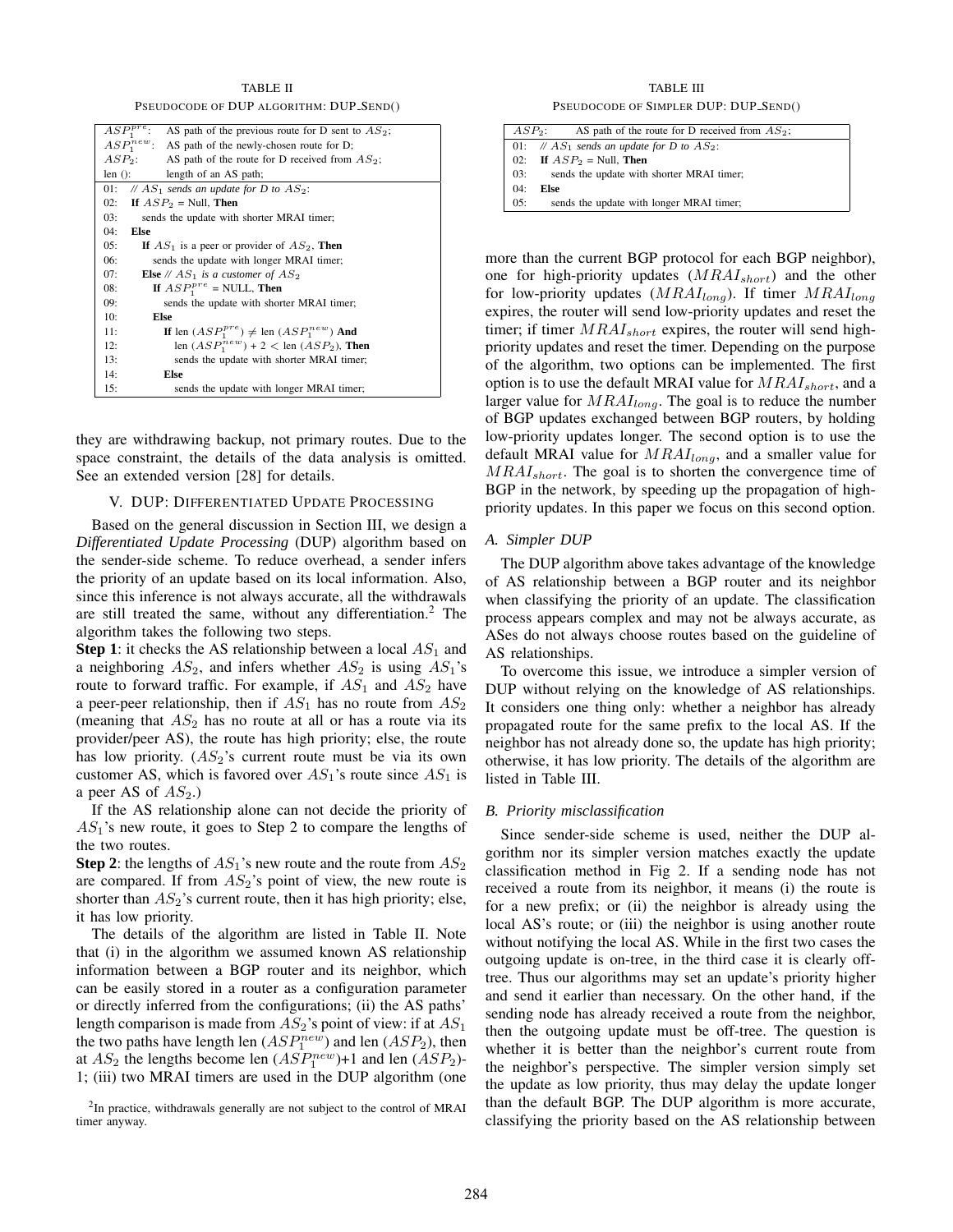

Fig. 3. Illustration of DUP algorithm

the two neighbors and the AS path lengths of the new route and the route from the neighbor. However, if some ASes do not follow the guidelines of AS relationships discussed in Section III, it may misclassify the priority also. On the other hand, since in this case the neighbor already has a route, it does not affect the neighbor's connectivity. The only drawback is that the neighbor may use a less preferred route slightly longer. In addition, since we focus on speeding up the high priority update while sending the low priority ones using the default MRAI value, this is not an issue at all: low priority updates are not delayed longer than the default MRAI.

This simpler version does not consider AS relationships, nor does it compare AS path lengths. Thus it incurs less overhead. From simulation studies, it works quite well. Therefore, in the following discussion, we use the simpler version to represent the DUP algorithm.

The following example illustrates the advantages of our DUP algorithm.

*Example 1:* As shown in Fig. 3, both  $AS_2$  and  $AS_3$  are connected to  $AS_1$ . Prefix A is located in  $AS_5$ ; prefix B is located in  $AS_6$ . Suppose to reach destination A,  $AS_2$  uses  $AS_1$ 's path, while  $AS_3$  does not; to reach destination B,  $AS_3$ uses  $AS_1$ 's path, while  $AS_2$  does not. Now suppose  $AS_1$  first changes its path to A at time T, then changes its path to B at T+5, and changes its path to A again at T+10. Under the current BGP,  $AS_1$  uses one MRAI timer for each neighbor. It sends update for the first change  $(Upd_1)$  to both  $AS_2$  and  $AS<sub>3</sub>$  at T, and sends updates for the second and third changes  $(Upd_2$  and  $Upd_3$ ) to both  $AS_2$  and  $AS_3$  at T+30 (after the MRAI timers expire). Under the DUP algorithm, in contrast,  $AS_1$  uses two MRAI timers for each neighbors. It sends  $Upd_1$ to only  $AS_2$  at T: since  $AS_3$  is not using  $AS_1$ 's route, the update to  $AS<sub>3</sub>$  has low priority and thus is delayed; then for the same reason, at T+5 (not T+30: since  $AS_1$  does not send  $Upd_1$  to  $AS_3$  at T, the MRAI timer for high-priority update is not reset then) it sends  $Upd_2$  to  $AS_3$  only. At T+10,  $Upd_3$ replaces  $Upd_1$ , so  $Upd_3$  is sent to  $AS_2$  at T+15 after the MRAI timer for high-priority update expires.  $Upd_3$  is sent to  $AS_2$  at



Fig. 4. Transition diagram between Stable and Transient states

T+30 after the MRAI timer for low-priority update expires, and  $Upd_2$  is sent to  $AS_3$  at T+35 after the MRAI timer for low-priority update expires. Therefore, the DUP algorithm not only sends important updates ( $Upd_2$  to  $AS_3$  and  $Upd_3$  to  $AS_2$ ) sooner, it also reduces the number of updates: under DUP, only five updates are sent. Since  $Upd_2$  ( $Upd_1$ ) is not used by  $AS_2$  $(AS<sub>3</sub>)$ , its delay does not affect routing decision.

#### VI. DUP+: ENHANCED DUP

Note that in the above discussion, we assumed that all the updates contain valid routes. While this assumption holds during the propagation of new routes, it does not hold in case of a network component failure which may invalidate some existing candidate routes, and these invalid routes may propagate through the network during the transient period after the failure. This propagation of invalid routes caused by BGP path exploration is the main culprit for the extraordinarily long convergence time after a failure, unnecessarily triggering excessive routing changes at the same time.

Also, since invalid routes are propagated, the actual best route after a failure may not be shorter than some invalid routes being sent/received earlier; picking shorter routes only as the high-priority ones (as in the Step 2 of the DUP algorithm) is suboptimal. The update classification needs to be improved. Ideally we can distinguish valid routes from invalid ones, so that valid routes can receive higher priority than invalid routes, thus speeding up the convergence.

# *A. Difference-Based Route Selection*

To reduce the convergence time and the number of updates exchanged after a network failure, we propose a new routeselection algorithm that selects a new route based on the difference between the candidate routes and the original (withdrawn) route: when the original route is withdrawn or replaced by a less preferred route (e.g., due to a network failure), the selected route is the shortest one with the *maximum difference* from the original route, which is not necessarily the best of the remaining routes.

As shown in Fig. 4, we define transient and stable states for a prefix. After an original route is withdrawn or replaced by a less preferred route (usually resulting from a network failure), the router enters the transient state. In this state, the routing decision process for the prefix does not select the best remaining route; instead, it selects an interim route with the minimum similarity to the original route—the one that shares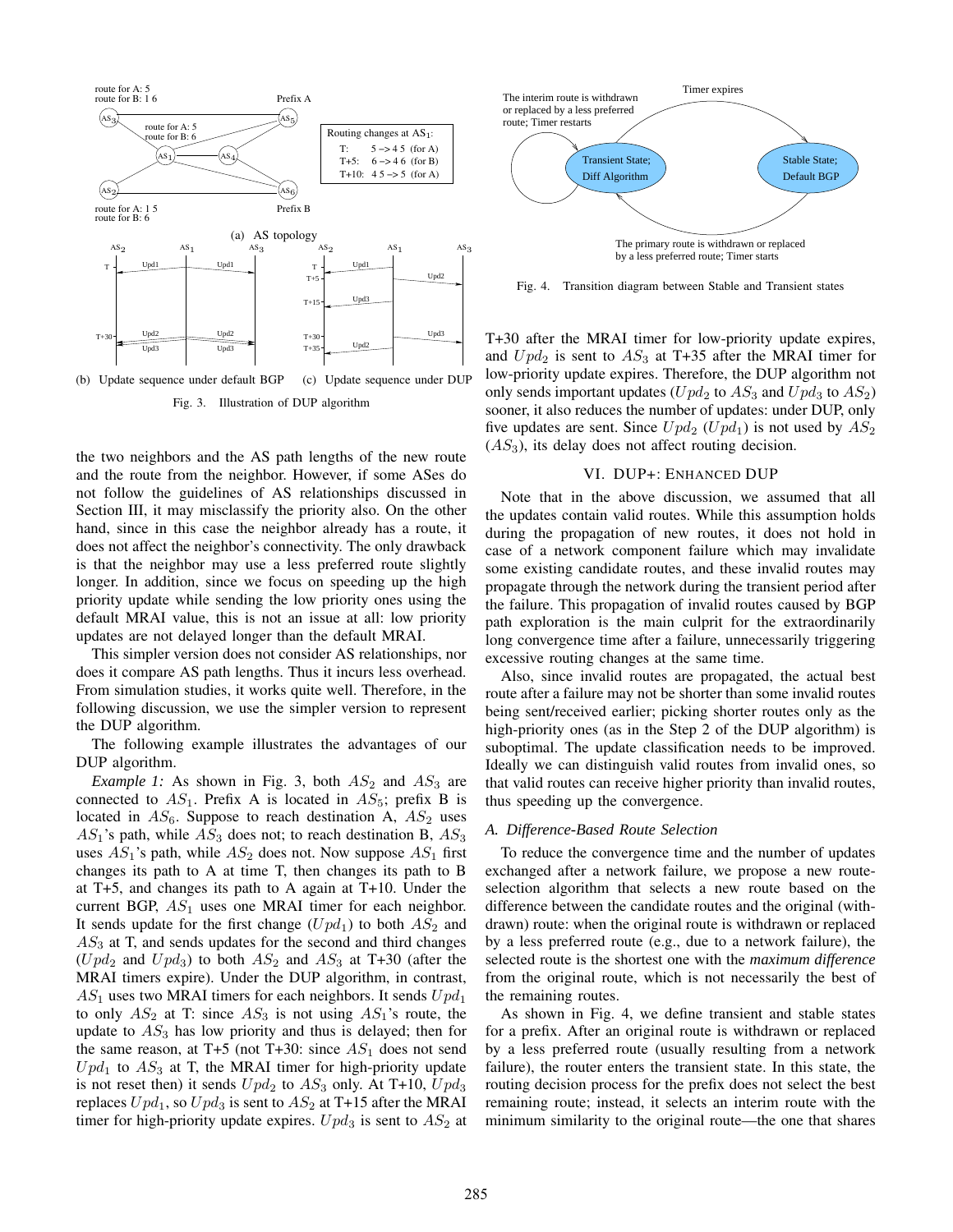TABLE IV PSEUDOCODE OF DIFF ALGORITHM

| 1 910 DOCODI OI DIII ALOONIIIM                                           |                                                                      |  |
|--------------------------------------------------------------------------|----------------------------------------------------------------------|--|
| ASP:                                                                     | AS path of route $R$ ;                                               |  |
| P:                                                                       | destination prefix of route $R$ ;                                    |  |
| $ASP_{lcs}:$                                                             | susceptible AS path segment;                                         |  |
| $\cosh (asp_1, \, asp_2)$ :                                              | longest common subsequence of two AS paths;                          |  |
| // Route $R$ is withdrawn or replaced by a less preferred route :<br>01: |                                                                      |  |
| 02:<br>If $P$ is in default stable state, Then                           |                                                                      |  |
| $ASP_{lcs} = ASP$<br>03:                                                 |                                                                      |  |
| 04:<br>start the timer $t_n$ ;                                           |                                                                      |  |
| 0.5:<br>Else                                                             |                                                                      |  |
| 06:                                                                      | $ASP_{lcs}$ = lcs $(ASP_{lcs}, ASP)$ ;                               |  |
| 07:<br>restart the timer $t_n$ ;                                         |                                                                      |  |
| 08:                                                                      | select the shortest route sharing the minimum LCS with $ASP_{lcs}$ . |  |

the shortest common AS path segment with the original one. Then, the AS path of the original route is stored as *susceptible AS path segment*, since the failure occurred to this path. At the same time, a timer is started to indicate how long the router has stayed in the transient state. When the timer expires, the router switches from the transient state to the stable state, and the best route is recomputed using the default BGP routeselection algorithm. However, if the existing interim route is withdrawn or replaced again during the transient state, (i) the timer is restarted, and (ii) the existing interim route is used to update the susceptible AS path segment. This new algorithm used during the transient state is called *Diff* .

The details of the Diff algorithm are given in Table IV. Currently, the length of the timer  $(t_p$  in the code) is set to 1.5 times the MRAI timer value. The idea is to set it long enough to catch consecutive updates from a single BGP neighbor. Also, during the same transient state, if the interim route is withdrawn or replaced by a less preferred route, the LCS (longest common subsequence) of the interim route and the susceptible AS path segment is computed (recursively) to get the new susceptible path segment, which has the effect of narrowing down the location of the failure. A variable  $ASP_{lcs}$ is used to store the susceptible AS path segment.

The intuition behind Diff is that during the transient state, the routes are not stable and many invalid routes are propagated. These invalid routes are closer and more similar to the original routes; potential valid routes are more different from the original routes. Thus, during the transient state, we select an interim route which is more likely to be valid. Although this route is not necessarily the best remaining route, as long as it is valid, it guarantees the reachability of the destination. The propagation of this valid route also helps other routers to converge to a valid route faster. After the transient state is exited, most (if not all) of the invalid routes are removed from the routing table, and a new best route can be selected. Therefore, the Diff algorithm skips invalid backup routes and selects the shortest one with the largest difference from the original route, which is more likely to be a valid route. This significantly shortens the path exploration process and generates fewer routing updates.

Suppose the original route is  $\{AS_1 \dots AS_k \, AS_{k+1} \dots \}$  $AS_m$ , and a failure occurs between  $AS_k$  and  $AS_{k+1}$ . Then, all the invalid routes after the failure contain the path segment  $\{AS_k AS_{k+1} \ldots AS_m\}$ . By using difference-based route se-



Fig. 5. The global timer structure

lection, the new algorithm potentially chooses a valid route faster, favoring routes that do not contain that path segment. On the other hand, a route containing segment  $\{AS_k AS_{k+1}\}$  $\ldots AS_m$  is not necessarily an invalid route, since there could be multiple peering sessions between  $AS_k$  and  $AS_{k+1}$ .

Note that the Diff algorithm uses two criteria to select an interim route: maximum difference (which is equivalent to shortest LCS) and shortest AS path length: it chooses the route that shares the shortest LCS with the original route first. If multiple routes share the same shortest LCS, then the one with the shortest AS path will be chosen. In addition, the LCS algorithm here is different from the classic LCS algorithm in that the resulting common subsequence must start from the origin of the AS paths and must contain contiguous ASes. For example, given two routes,  $\{AS_4 AS_3 AS_2 AS_1\}$  and  $\{AS_3$  $AS_4$   $AS_2$   $AS_1$ , both originating from  $AS_1$ , according to our algorithm, their LCS is  $\{AS_2 AS_1\}$ , not  $\{AS_3 AS_2 AS_1\}$  or  $\{AS_4 AS_2 AS_1\}$ . Our algorithm compares the AS numbers at the corresponding locations only, starting from the original AS.<sup>3</sup> Thus the computation complexity is linear with respect to the lengths of the AS paths.

Since Diff only changes how a route is selected, all the other mechanisms of the default BGP still remain, including loop detection. Therefore, the routers will converge under Diff if they do under the default BGP.

*1) Global timer scheme:* In the discussion above, we assume that each prefix has a separate timer. We call it *individual timer scheme*. Although each timer is created on demand only when a prefix is affected by changes in the network, and it is deleted whenever the routes for the prefix converge, the scheme may still incur significant overhead in practice when a failure affects a large number of prefixes.

To reduce the overhead incurred by the timers, we design a new *global timer scheme* that deploys a fixed number of global timers for all the prefixes. As shown in Fig. 5, the scheme works as follows: when a BGP router starts, it automatically starts  $K$  timers. The expiration time of the timers are set as  $\frac{T}{K}, 2\frac{T}{K}, 3\frac{T}{K}, ..., (K-1)\frac{T}{K}$ , and T, respectively, where T is the full length of an expiration period. The gap between two neighboring timers' expiration time is  $\frac{T}{K}$ . There is a pointer locating the current timer, which is always the one with the longest expiration time. For each timer, there is also a queue associated with it. Whenever a prefix is affected by a change in

 $3$ If prepending is used by the two routes, redundant AS numbers must be removed from their AS paths before the comparison.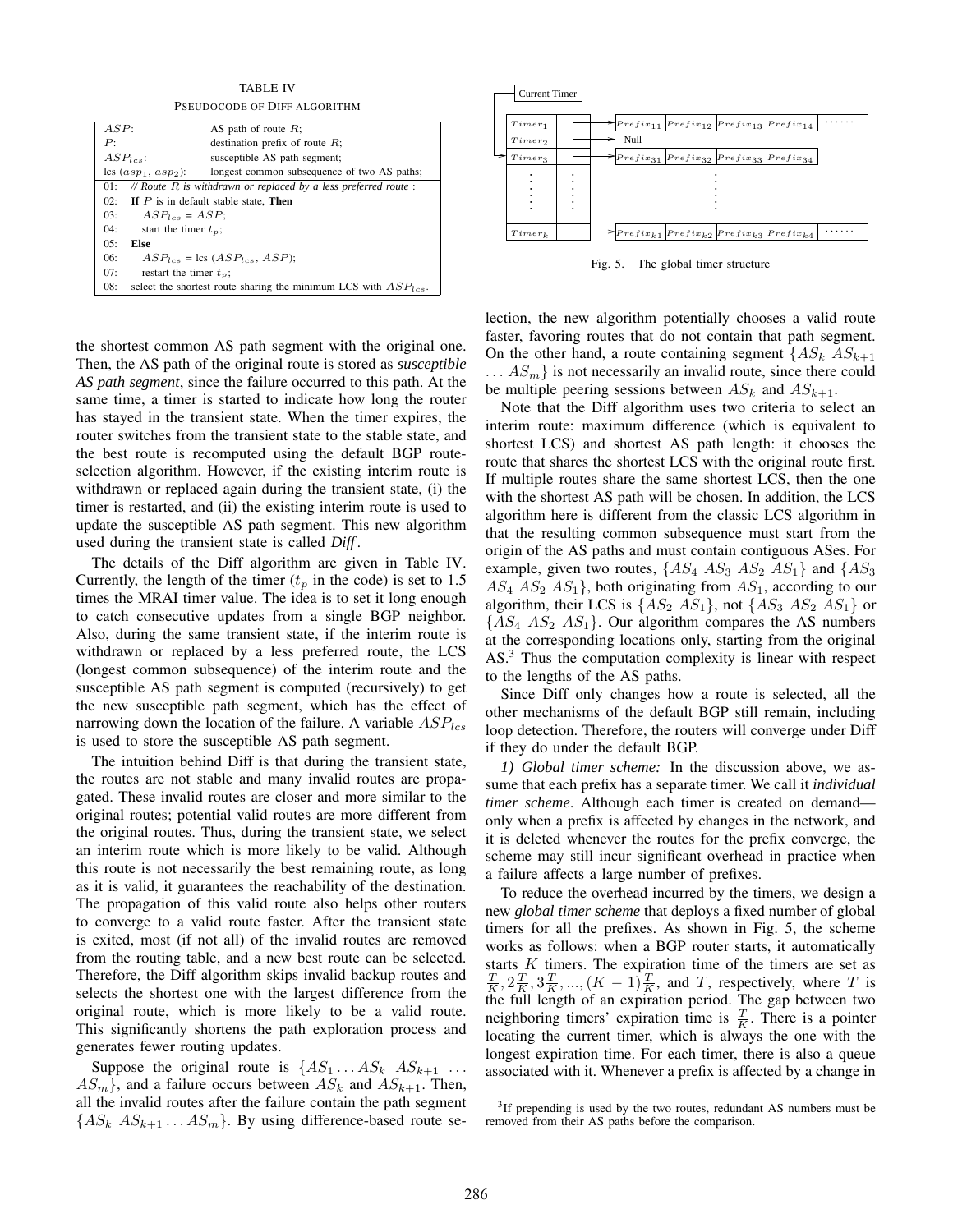TABLE V PSEUDOCODE OF DUP+ ALGORITHM: SENDER SIDE

| $ASP_1^{new}$                   | AS path of the newly-chosen route for prefix D;                   |
|---------------------------------|-------------------------------------------------------------------|
| $ASP2$ :                        | AS path of the route for D received from $AS_2$ ;                 |
| $ASP_{\text{test}}$ :           | susceptible AS path segment;                                      |
| $\text{lcs}(asp_1,asp_2)$ :     | longest common subsequence of two AS paths;                       |
| 01:                             | // $AS_1$ sends an update for D to $AS_2$ :                       |
| 02:                             | If the prefix is in stable state, Then                            |
| call $DUP$ Send $()$ :<br>03:   |                                                                   |
| 04:<br>Else                     |                                                                   |
| 05:<br>If $ASP_2 = Null$ , Then |                                                                   |
| 06:                             | sends the update with shorter MRAI timer;                         |
| 07:<br>Else                     |                                                                   |
| 08:                             | If lcs $(ASP_1^{new},ASP_{lcs}) <$ lcs $(ASP_2,ASP_{lcs})$ , Then |
| 09:                             | sends the update with shorter MRAI timer;                         |
| 10:<br>Else                     |                                                                   |
| 11:                             | sends the update with longer MRAI timer;                          |

the network, it is put in the queue associated with the current timer until the timer expires.

When a timer expires, (i) if its queue is not empty, all prefixes in the queue go through the route recomputation process to select the best routes, after which they are removed from the queue; (ii) the timer is reset with length  $T$ ; (iii) the current timer pointer points to this newly reset timer.

Since the current timer is updated whenever a timer expires, its expiration time is always about  $T$  time away (more accurately, the time value is between  $\frac{(K-1)T}{K}$  and T). Also, a prefix is always put in the queue of the current timer. Therefore, for each prefix, its timer will expire in t, where  $\frac{(K-1)T}{K} \le t \le T$ .

Instead of a timer for each prefix, only a small number  $(K)$  of timers are maintained here, which are shared by all the prefixes. The larger  $K$  is, the more closely the scheme simulates the individual timer scheme. Since  $T$  equals 1.5 times of the MRAI timer value (as discussed above), we set K as 9. Thus  $\frac{T}{K}$  is one sixth of the MRAI timer value. From simulation tests, the two timer schemes work almost identically.

## *B. DUP+*

Combining Diff with DUP, we can send potentially invalid routes using a longer MRAI timer while sending valid route using a shorter MRAI timer. This new algorithm is called DUP+, which is an extension of DUP. Under DUP+, the algorithm determines whether a prefix is in stable or transient state: if it is in stable state, the DUP algorithm will be executed; if it is in transient state, it will compare LCS values instead to determine the priority of an update. The details of the sender-side DUP+ algorithm are given in Tables V. Note that DUP+ is a superset of DUP. In line 3 of Table V, the corresponding code for DUP is called.

*1) overhead:* DUP+ introduces some extra overhead in terms of state maintenance and processing load. In Diff algorithm, once a prefix is in transient state, it needs to maintain its susceptible AS path segment. This consumes 2L bytes of memory for each path segment, where  $L$  is the length of the AS path segment and is generally a single digit. On the other hand, these states are required only for the prefixes that are affected by failures, not for every prefix. By studying Route Views data, we found that typically an AS makes routing

TABLE VI PARAMETERS AND THEIR DEFAULT VALUES

| <b>Parameters</b>                              | <b>Values</b>       |  |
|------------------------------------------------|---------------------|--|
| Link delay                                     | $0.01 - 0.1$ (sec)  |  |
| $MRAI_{long}$ (for low priority)               | $30$ (sec)          |  |
| $MRAI_{short}$ (for high priority)             | $15$ (sec)          |  |
| <b>MIN PROC TIME</b>                           | $0.01$ (sec)        |  |
| <b>MAX PROC TIME</b>                           | $0.5, 0.1$ (sec)    |  |
| Number of advertisers                          | ٦                   |  |
| Length of timer $t_p$ (used by Diff algorithm) | $1.5 * MRAI_{long}$ |  |
| Number of global timers                        | Q                   |  |

changes for less than 1000 prefixes during a 15-minute period. Thus the total required memory space is less than 2000L bytes. By using the global timer scheme, Diff also needs to maintain an array of global timers and their associated prefix queues; but the number of timers and their queues is a small fixed number. In addition, DUP+ maintains an extra MRAI timer for each neighbor.

DUP+ also incurs extra processing overhead. The LCS computation in Diff only occurs during failures, and its complexity is  $O(n)$ , where n is the length of the longest common subsequence of the two AS paths. All the other functions are just simple modification of existing BGP, which contain only a few dozen lines of code. Thus the extra overhead is small.

## VII. EVALUATION

To demonstrate the benefits of the DUP+ algorithm,<sup>4</sup> we evaluate it using SSFNet's BGP simulator [29], a Java-based simulator widely used for studying BGP performance (e.g., [20], [22], [24]).

# *A. Simulation Design*

We studied two scenarios: new route propagation and link failure. The performance metrics used are valid network convergence time, average valid convergence time, and the number of updates exchanged.

First, we define valid convergence time, based on which the other two definitions follow:

*Definition 1 (Valid convergence time):* The valid convergence time of a router is the length of the time interval  $(t_e,$  $t_c$ , where  $t_e$  is the time when the origin router sends out the first update messages, and  $t_c$  is the time instant after which the router always has valid routes (through which the destination is reachable).

Note that a router may switch from one valid route to another after its valid convergence time being reached.

*Definition 2 (Valid network convergence time):* The valid network convergence time is the length of the time interval  $(t_e, t_{nc}]$ , where  $t_e$  is the time the origin router sends out the first update messages, and  $t_{nc}$  is the time instant after which all the routers in the network always have valid routes.

The valid network convergence time is in fact the worst valid convergence time among all the nodes.

*Definition 3 (Average valid convergence time):* The average valid convergence time is the average over the valid convergence times of all the nodes in the network.

<sup>4</sup>Since DUP+ is a superset of DUP, we used only DUP+ in the evaluation.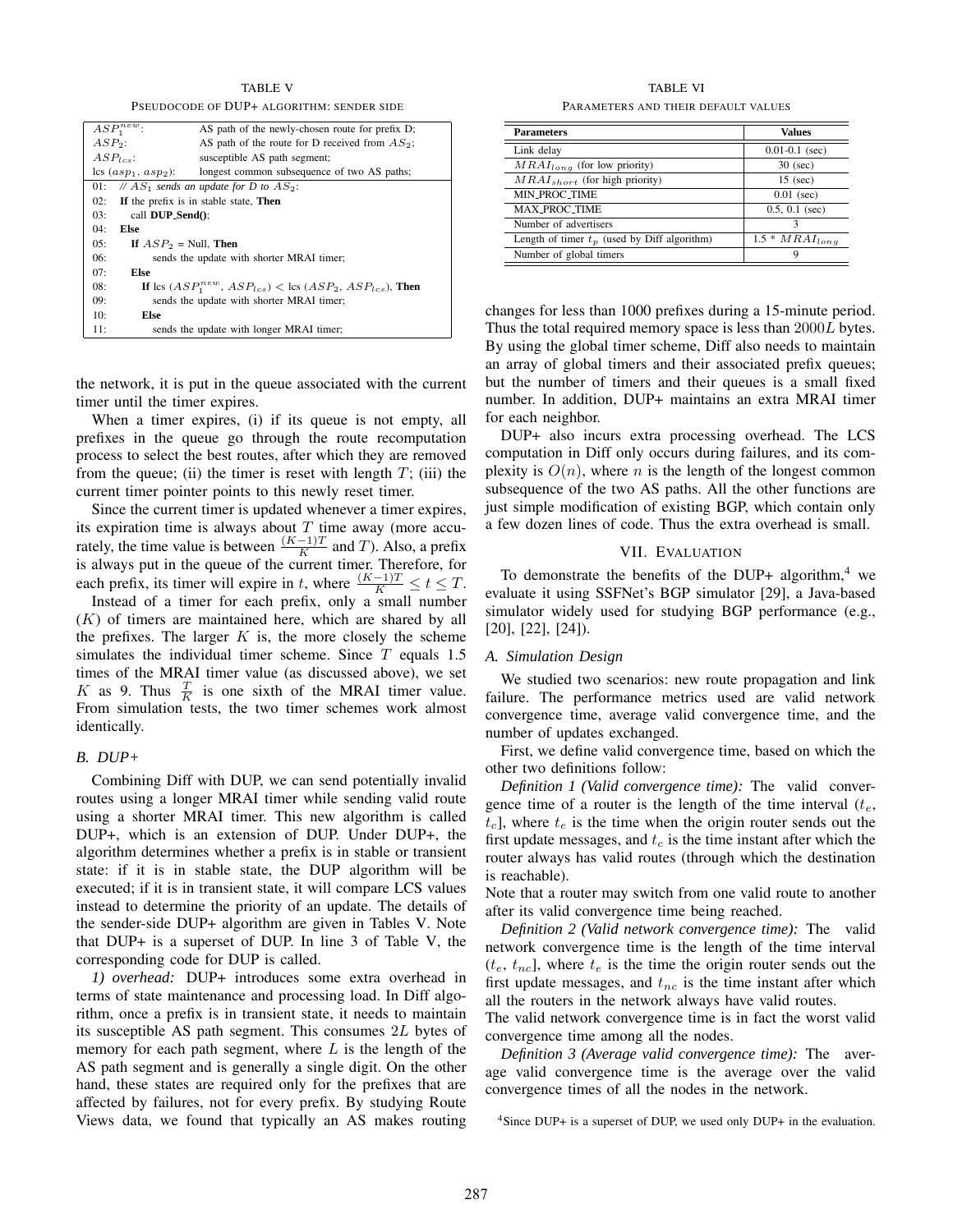

Fig. 6. Performance comparison between default BGP and DUP+: new route propagation

Compared to the commonly-used definition for convergence time [20], the valid (network) convergence time more accurately captures the reachability of a node (the network) to the destination and the impact of routing changes on application traffic. Similar definitions have also been proposed, such as *next-hop convergence time* [25] and *data-plane convergence time* [30]. Compared to them, the valid convergence time is easier to measure.

Table VI describes the simulation parameters and their default values. The link delay was randomly set between 0.01s and 0.1s. In the SSFNet simulator, the CPU processing delay for each packet is simulated to be a random value between two thresholds—MIN PROC TIME and MAX PROC TIME. They were set to 0.01s and 0.5s, respectively. (We also used 0.1s for MAX PROC TIME and found that the relative performance of DUP+ is very similar). For simplicity, we always set  $MRAI_{short}$  to be half of  $MRAI_{long}$ .

To test some realistic network topologies, we used the multi-AS topology generating package from SSFNet [31], which contains seven different topologies based on the Internet BGP routing table. The number of nodes contained in the topologies ranges from 29 to 830. For each topology, we chose  $N$  nodes as advertisers, which announce their own IP prefixes to the network. Among all the nodes in each topology, we only chose those with a small number of neighboring nodes (less than or equal to four) in the simulation, meaning that they are more likely to be at the edge of the network. The default value of  $N$  is 3. For each simulation scenario, we randomly picked six instances of advertisers; for each of them, we conducted six independent runs with different random seeds. Therefore, there are 36 runs for each scenario. The results are summarized as the average value of the 36 runs, and are presented using 95% confidence interval.

#### *B. Results*

*1) New route propagation:* We first tested the case that new routes are propagated, and compared DUP+ with the default BGP. To study the interactions among routing changes, the three advertisers started at different times with a delay of a few seconds between them. We focused on the performance of the last advertiser; the other two were considered as the generators of cross traffic.

As shown in Fig. 6, the DUP+ algorithm yields very short valid network convergence time and average valid convergence time—only 40% or less of those for default BGP. At the same time, the number of updates is also smaller, saving about 30% of updates. This clearly shows the benefits of DUP+. For comparison, we also ran default BGP with MRAI timer of 15 seconds (called "default BGP15"), and DUP+ with MRAI timer of 30 (60) seconds for high (low) priority updates (called "DUP+60"). As the results show, DUP+60 still outperforms default BGP, and its average convergence time is even shorter than "default BGP15". The clearly shows the benefits of differentiated processing.

*2) Link failure:* We also evaluated the DUP+ algorithm under the link failure scenario, and compared it with the default BGP, Ghost Flushing, and Root-Cause based scheme. In addition to the default MRAI value of 30 seconds, we also used the value of 15 seconds for the default BGP (called "default BGP15") and Root Cause (called "Root Cause15") to see how well they perform with a shorter MRAI. For each topology, we randomly picked a node with a small number of peers as a test node. The test node first advertised some network prefixes to all its neighbors. For a given prefix, it advertised different AS path lengths to different neighbors by prepending. After the network initially converged, we broke the link between the test node and one of its neighbors, and observed how the algorithms perform. As in the new route propagation case, two additional nodes started advertising their prefixes shortly before the failure, injecting cross traffic.

As shown in Fig. 7, DUP+ has shorter valid network/average convergence time than not only both Ghost Flushing and default BGP (as much as 80%), but also Root Cause, which is a little surprising. The reason is that although Root Cause selects only valid route after failure by removing invalid route very fast, it propagates valid route the same way the default BGP does; in contrast, DUP+ propagates valid route with a shorter timer, which overcomes that fact that it is slower in selecting valid route. By using a shorter MRAI value of 15 seconds, we can see that "Root Cause15" indeed performs the best, but DUP+ is very close to it.

Under DUP+ the number of updates is very small as well. Again the number is very close to that for Root Cause. Although Ghost Flushing has shorter convergence time than the default BGP, the number of updates under it is surprisingly large. By checking the simulation data, we found that most of the updates are the extra withdrawals triggered by mechanisms of the Ghost Flushing algorithm.